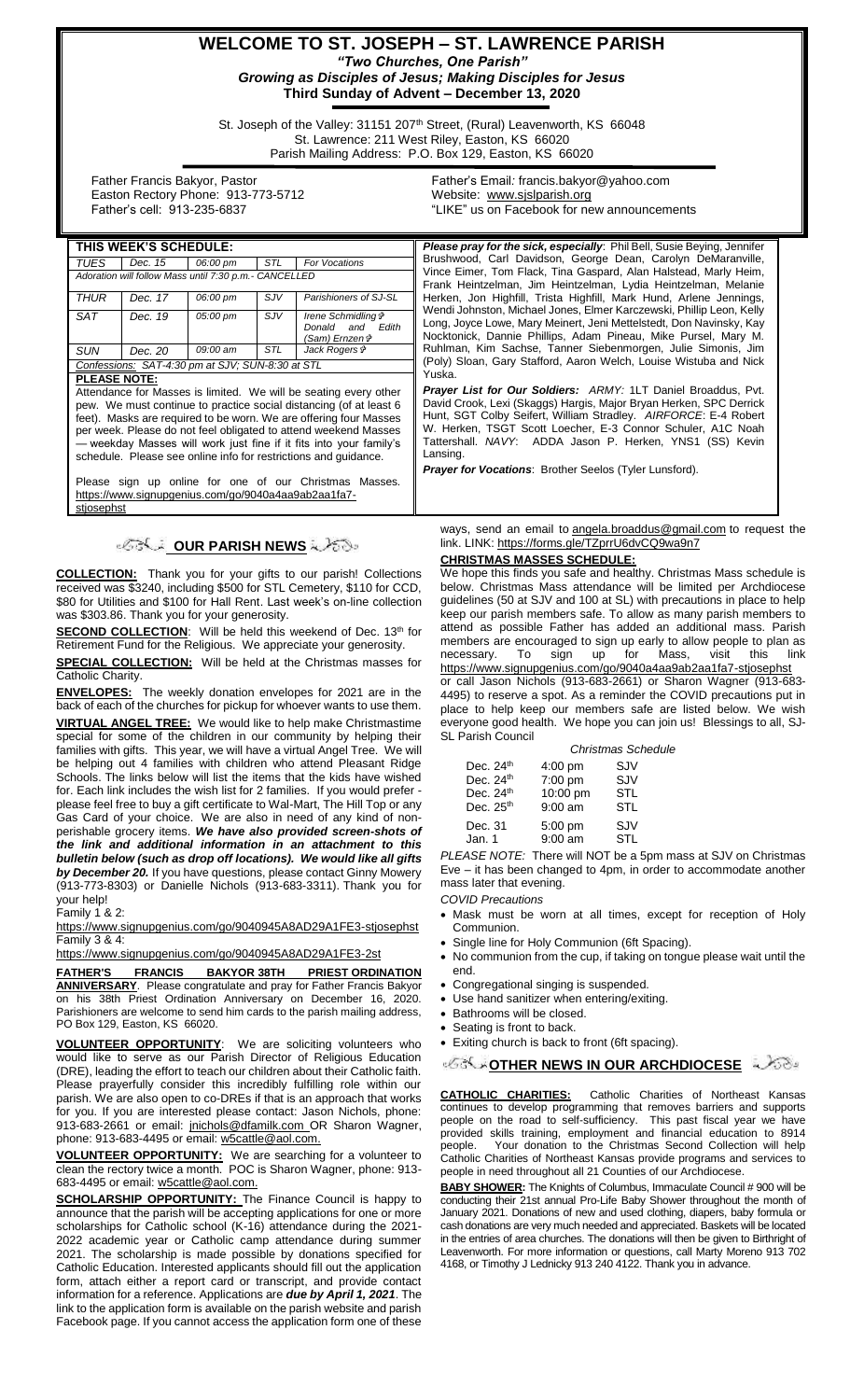#### **PAGE 2 – bulletin**

**(FOR POSTING ON THE CHURCH INTERNET SITE)**

**CHRISTMAS:** Christmas is the Feast of the Incarnation and Christ takes on a human body precisely so as to offer the sacrifice of that body that saves the world. "A Savior is born for you." He is a savior precisely because he bears our human nature, and has a human body like we do – a body offered on the cross and in the Eucharist. As we see in readings and the Gospels, the details of His birth are carefully planned by God and foretold by his prophets. His birth is all about hope fulfilled and hope inspired. That hope outlasts his birth, and extends to us today as we work to build a world in harmony with the vision of peace, life, and love that Christmas inspires.

Abortion is diametrically opposed to this vision of peace, life and love. May all believers and their clergy, take renewed strength and courage to speak out against abortion, consistent with the vision of Christmas and the proclamation of the Gospel.

#### **STEWARDSHIP:** *"Rejoice always, pray constantly, give thanks in all circumstances; for this is the will of God in Christ Jesus for you." (1 Thessalonians 5:16 – 18)*

This scripture reading sums up Stewardship. "Rejoice always" means place your trust in God; He will provide all that you need. "Pray constantly" means prayer should be a running conversation with God throughout the whole day, every day. "Give thanks in all circumstances" means even in bad situations, thank God. Suffering a little bit helps build empathy for others in similar situations and shows our dependence on God.

**XAVIER CATHOLIC SCHOOL** is looking for substitute teachers and parttime teachers in extended care. If you are interested in working with talented children and staff at our Xavier K - 8 campus or at our extended care program please contact the school office at 913-682-3135.

### **BRIGHTEN YOUR CHRISTMAS SEASON!**

*A Christmas Prayer for God's Blessing* Heavenly Father, help us to honor the birth of Jesus. May we join in the praises of angels, the gladness of the shepherds, and the worship of the wise men. May the Light of your Son shine forth in this dark world. May His peace take away our anxiety and fear. Help us to forgive and to be forgiven. Teach us to love one another as you love us. Amen.

Enjoy a *free virtual concert* with John Michael Talbot and other Catholic musical artists. To register go to **SCRC.org/Christmas**. The Christmas Concert is a 1-hour celebration that includes a dozen performances and a message of Christmas Inspiration

#### **PRAY FOR YOUNG MEN ON RETREAT**

You are invited to pray for young men who are on a vocation retreat. The annual Quo Vadis discernment retreat is next weekend, December 18-20, at Savior Pastoral Center. This retreat is for single men high school juniors and older, who have been invited to immerse themselves in liturgies, prayer, and time with Archdiocesan seminarians who are discerning their own call from the Lord. There will be a panel of priests and seminarians to share their discernment stories and experiences, and time with Archbishop Naumann. Fr. Dan Morris, Vocation Director, is expecting 50 attendees. He is inviting parishioners to pray for the young men attending, and for those presenting during the retreat. You are encouraged to set aside time in the adoration chapel or at home to pray during the weekend. However, there are three important times Fr. Morris would appreciate your prayers: Friday, Dec. 18, 7– 7:45pm; Saturday, Dec. 19, 9–9:45am and Sunday, Dec. 20, 9–10am. Thanks to all who will be using the power of prayer to support vocations to the priesthood in our Archdiocese.

#### **"PLANNED GIVING BRIEF: END OF THE YEAR TAX PLANNING"**

Congress enacted two tax provisions to encourage charitable donations before the end of 2020. These include: 1. Increase in tax deduction for cash gifts: For donors that itemize their tax return, before the new legislation, the annual income limit was capped at 60% for cash gifts. The new legislation allows for charitable donations up to 100% of a donor's annual income. 2. New deduction: If you do not itemize when filing your tax return, to reduce your tax liability, you will be allowed to take a special tax deduction of up to \$300 for charitable donations. Visit the Archdiocesan planned giving website, CatholicPlannedGiving.com to learn more ways to maximize your financial resources to benefit your family, charitable giving, and make a grateful response to God for the abundant gifts in your life. As always, contact an attorney or tax advisor to learn what is best for your life.

**NEW YEAR'S SPIRITUAL REFLECTION AND PLANNING RETREAT** To be held at Christ's Peace House of Prayer, 22131 Meager Road - Easton, KS, Friday, **Jan. 8th** starting at 5:30pm and ending on **Jan.10th** at 4:30pm. Set aside time this year to focus on spiritual growth, Create growth goals for various roles, Devise steps to reach goals and Write a vision statement for the year. The structure of the retreat will allow ample time for you to do work on your plan. We will be providing resources and ideas to incorporate in your plan. There will be time to brainstorm and share our plans with others as well as time to meet with a spiritual director if you prefer to speak on an individual basis. Private Time for Prayer/Reflection, Daily Eucharistic Adoration, Praying of the Liturgy of the Hours, Confession and Mass at the local parish will also be available.

The suggested donation is \$170/Single or \$250/Couples for the Cabins and Courtyard Rooms or \$100 for the Single Guest Rooms (Meals Included). To attend, send an email to: info@christspeace.com or call 913.773.8255.

#### **CATHOLIC CHARITIES SNOWBALL 2021**

Due to COVID-19, many businesses have closed their doors, and many jobs have been lost. As more and more families are facing financial hardships, they are turning to Catholic Charities for help. Your support to our mission has never been more critical as we continue to provide help, hope and hospitality across our 21-county service area. Snow Ball 2021 is sure to be unforgettable as the event shifts to an entirely virtual experience. Guests will host their own version of Snow Ball in their homes, much like the founders who started Snow Ball with a potluck dinner and a small gathering of family and friends over 47 years ago. Register now to join us on Saturday, **January 16, 2021**. Our hope is to expand, engage and celebrate hundreds of Snow Ball parties across the agency's 21-county service footprint and beyond! [https://catholiccharitiesks.org/special](https://catholiccharitiesks.org/special-events/snow-ball/)[events/snow-ball/](https://catholiccharitiesks.org/special-events/snow-ball/) or Theresa Gaul 913.433.2068

#### **MARCH FOR LIFE & TEENS ENCOUNTER CHRIST**

We made the difficult decision not to take a delegation to March for Life in January in DC. But this opens up the possibility for teens to attend the Teens Encounter Christ (TEC) retreat. We will provide a small group retreat experience for high schoolers **on January 16-18, 2021** at Prairie Star Ranch (PSR). We will be following social distancing and other safety procedures that allowed Camp Tekakwitha to happen. TEC is a 3-day retreat based on the Paschal Mystery of Jesus Christ. TEC involves 16 and older adolescents encountering Christ in a way that many have never experienced before. On a TEC retreat, you will have the opportunity to grow in your relationship with Christ through talks, group discussion, individual reflection, prayer, and sharing in the Sacraments. The weekend retreats are led by a team of youth, adults and a priest as spiritual director. To sign up go to[: www.sunflowertec.org](http://www.sunflowertec.org/)

**SAVE THE DATE: Jan 21st,** 2021 *Kansas Mass, March & Rally for Life in Topeka*! The annual Kansas Mass for the Legal Protection of the Unborn, and the March & Rally for Life will take place this year in Topeka, KS on Thursday, January 21st, 2021. 10:30 am Mass with the Kansas Bishops – Livestreamed! 12:00 pm March to the State Capitol for the Kansans for Life Rally All are invited to join in the March for Life from the Topeka Performing Arts Center to the state capitol for the Kansans for Life Rally at the capitol steps. Stay tuned for more detailed information and the livestream links. Visit the www.archkck.org/prolife website for continued updated information and details on the day's event.

### ಿನ್ಸ್⊁<mark>[R](http://www.google.com/url?sa=i&rct=j&q=&esrc=s&source=images&cd=&cad=rja&uact=8&ved=0CAcQjRxqFQoTCL3M6dfYlskCFQfIYwodK-sMqA&url=http://www.clipartpanda.com/categories/corner-scroll-design&psig=AFQjCNEcNGu-GRs-N_tcfj31hDOCKS7EqQ&ust=1447823402338642)ESOURCES</mark> ಎ∕್ಾ

**ONLINE MASSES:** For those who may not be able to attend our parish masses, here are some of the masses that are available to watch on line or on television:

- For regular TV Channel 38 airs Sunday morning Mass at 7:00am each week.
- For Dish and DirecTV EWTN airs Sunday Mass a few times throughout the day.
	- For livestream here are some you may wish to look up: o Church of the Ascension, Overland Park - Sunday Masses at 8:15am, 10:00am, 11:45am & 5:00pm - <https://kcascension.org/> o Queen of the Holy Rosary, Wea - Sunday Mass at 8:30am - <https://qhrwea.church/watch-daily-mass>
	- St. Michael the Archangel, Leawood Sunday Mass at 9:00am - <https://stmichaelcp.org/ecatholic-live>
- Here you can find links to Holy Masses online from different parishes all around the world. There is a link to see the calendar with the Catholic Holy Masses live online. Click on the chosen hour when you want to see the Holy Mass online[. https://mass-online.org/daily-holy](https://mass-online.org/daily-holy-mass-live-online)[mass-live-online](https://mass-online.org/daily-holy-mass-live-online)

**PRAYER FROM POPE FRANCIS DURING THE CORONAVIRUS PANDEMIC** O Mary, you shine continuously on our journey as a sign of salvation and hope. We entrust ourselves to you, Health of the Sick. At the foot of the Cross you participated in Jesus' pain, with steadfast faith. You, Salvation of the Roman People, know what we need. We are certain that you will provide, so that, as you did at Cana of Galilee, joy and feasting might return after this moment of trial.

Help us, Mother of Divine Love, to conform ourselves to the Father's will and to do what Jesus tells us. He who took our sufferings upon Himself, and bore our sorrows to bring us, through the Cross, to the joy of the Resurrection. Amen.

We seek refuge under your protection, O Holy Mother of God. Do not despis our pleas – we who are put to the test – and deliver us from every danger, O glorious and blessed Virgin.

**"THE HISTORY & LEGACY OF IMMACULATA HIGH SCHOOL"** is now available for purchase from the publisher, Lulu.com. Access the link to order from Facebook pages "Forever Raiders", "Immaculata High School Alumni" or "The History & Legacy of Immaculata High School". Direct link is:

[http://www.lulu.com/shop/mary-ann-sachse-brown-and-marti-sachse-](http://www.lulu.com/shop/mary-ann-sachse-brown-and-marti-sachse-judson/the-history-legacy-of-immaculata-catholic-high-school-in-the-first-city-of-kansas/hardcover/product-24157407.html)

[judson/the-history-legacy-of-immaculata-catholic-high-school-in-the-first-city-of](http://www.lulu.com/shop/mary-ann-sachse-brown-and-marti-sachse-judson/the-history-legacy-of-immaculata-catholic-high-school-in-the-first-city-of-kansas/hardcover/product-24157407.html)[kansas/hardcover/product-24157407.html](http://www.lulu.com/shop/mary-ann-sachse-brown-and-marti-sachse-judson/the-history-legacy-of-immaculata-catholic-high-school-in-the-first-city-of-kansas/hardcover/product-24157407.html) This is a keepsake hardcover 120 page book with nearly 300 images. Available in color (best quality) or black and white.

**NEW FOSTER CARE WEBSITE:** You can make a difference in the lives of vulnerable children in Kansas! Sadly, every day in Kansas, children are removed from their homes by no fault of their own for a variety of reasons. Each of these children is a precious, unique gift from God who deserves a loving and safe environment where he or she can THRIVE! Because care of the orphan and works of mercy are part of the mission for all baptized Catholics, the Church is the solution to an overwhelmed Kansas foster system which is facing increased needs due to COVID-19.

Please visit the new Archdiocesan Foster Care Ministry Website at [www.archkcks.com/foster](http://www.archkcks.com/foster) to learn how you can help vulnerable children in our community and support the families who have answered the call to love and protect these children. If you are currently fostering or have adopted your child/ren from foster care, we want to connect with you to support you on your journey! Please join the Archdiocesan Foster Family by registering here: [www.archkck.org/fostercaredatabase](http://www.archkck.org/fostercaredatabase)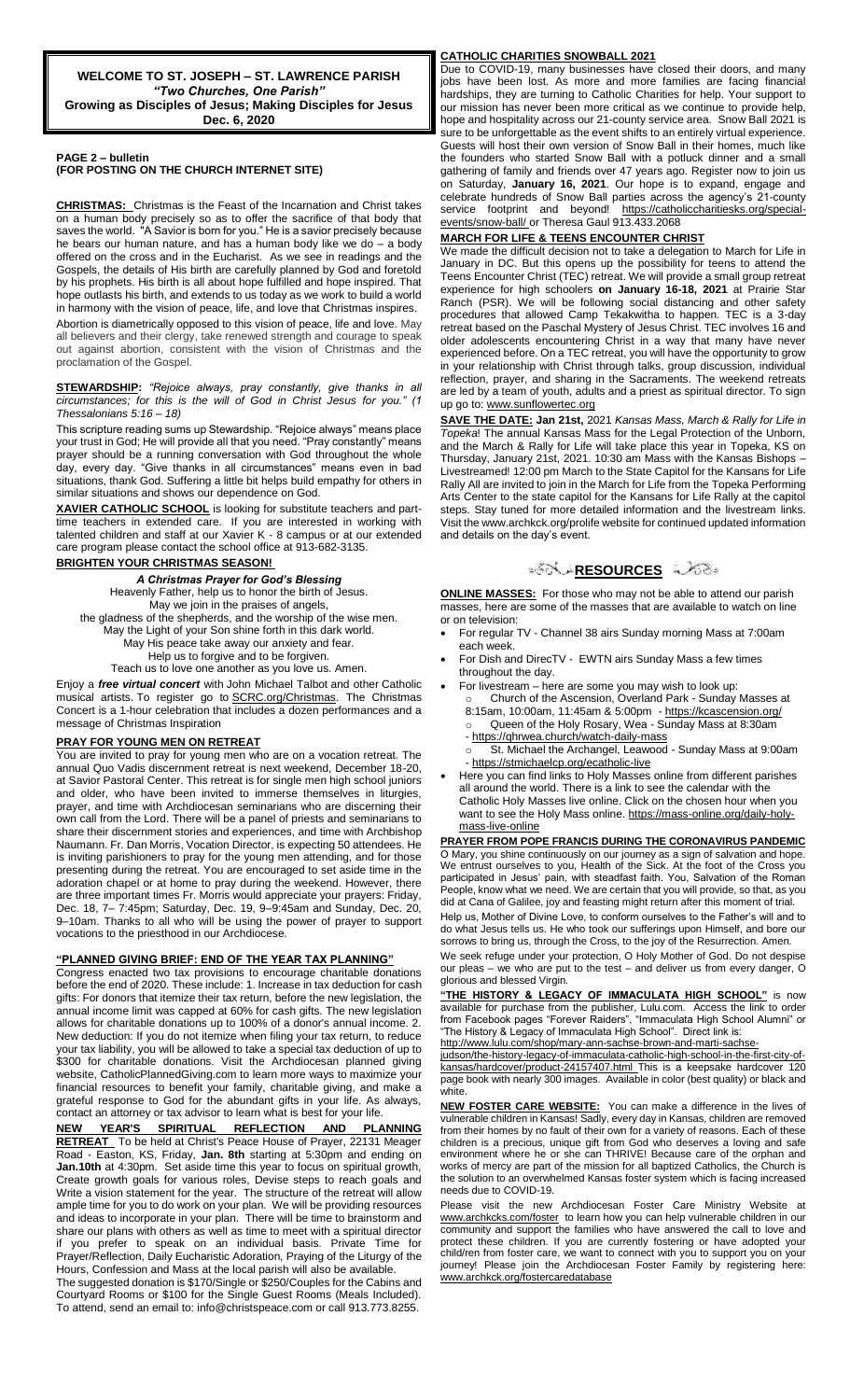**THE CATHOLIC GUIDE FOR END-OF-LIFE AND ESTABLISHING OF ADVANCE DIRECTIVES** The Ethics Council that serves Archbishop Naumann has produced a comprehensive resource for end-of-life planning titled "Catholic Guide For End-Of Life and Establishing Of Advance Directives". The purpose of the guide is to assist the faithful in making wise decisions in accordance with the teachings of our faith about complex treatments in grave illness or as life's end approaches. It also includes two Appendices for a Durable Power of Attorney and an Advance Directive form. For a free digital copy of the Guide, visit www.archkck.org/prolife-endof-life-care.

**SAFE ENVIRONMENT PROGRAM - ADULT TRAINING (VIRTUS)** Effective Immediately In light of the current health conditions, one prudent and preventative measure we are taking is to make the VIRTUS Protecting God's Children for Adults training available Online as an option. Effective immediately, due to COVID-19, the Archdiocesan requirement for attending a VIRTUS Protecting God's Children for Adults workshop live session will be suspended and the option of the online version of the module can be offered in lieu of live training. This is a temporary safety precaution, and parishes may still offer the live training session available as an option if they prefer as long as the local county and state ordinances in effect at the time of the event are followed. Please note, the training must still be completed prior to participants working around youth, but the requirement may now temporarily be met by completing the online Protecting God's Children module. Individuals needing to attend a session will be offered the option of the online module at the time of registration. They will still need to follow the background screening and policy completion process at the time of registration. Individuals who are already currently registered for an upcoming live session, may log back into their account and change to the online module. These procedures will be reviewed and updated periodically as needed and are in place to protect you, those you work with, and your family. Please stay safe and healthy and continue to pray for all our brothers and sisters in Christ! We are praying for all of you and your families. If you have questions, please contact Sandy Vielhauer at svielhauer@archkck.org or Jenifer Valenti at jvalenti@archkck.org. May God bless you and keep you safe.

**PLANNED GIVING BRIEF:** Our Catholic Church has spanned the centuries and the globe and through all previous pandemics and disasters has been a source of charity to all through its parish priests and religious. We invite you to make a grateful response to God for these gifts by planning a deferred gift to your parish. Visit CatholicPlannedGiving.org to learn how to accept this invitation.

Bulletin Items: Contact Kim Sachse, 913-775-0690 Or Email Sjslparish@Gmail.Com. Mass intentions may be scheduled with Kim as well. MUST SUBMIT BY 9 pm TUES FOR INCLUSION.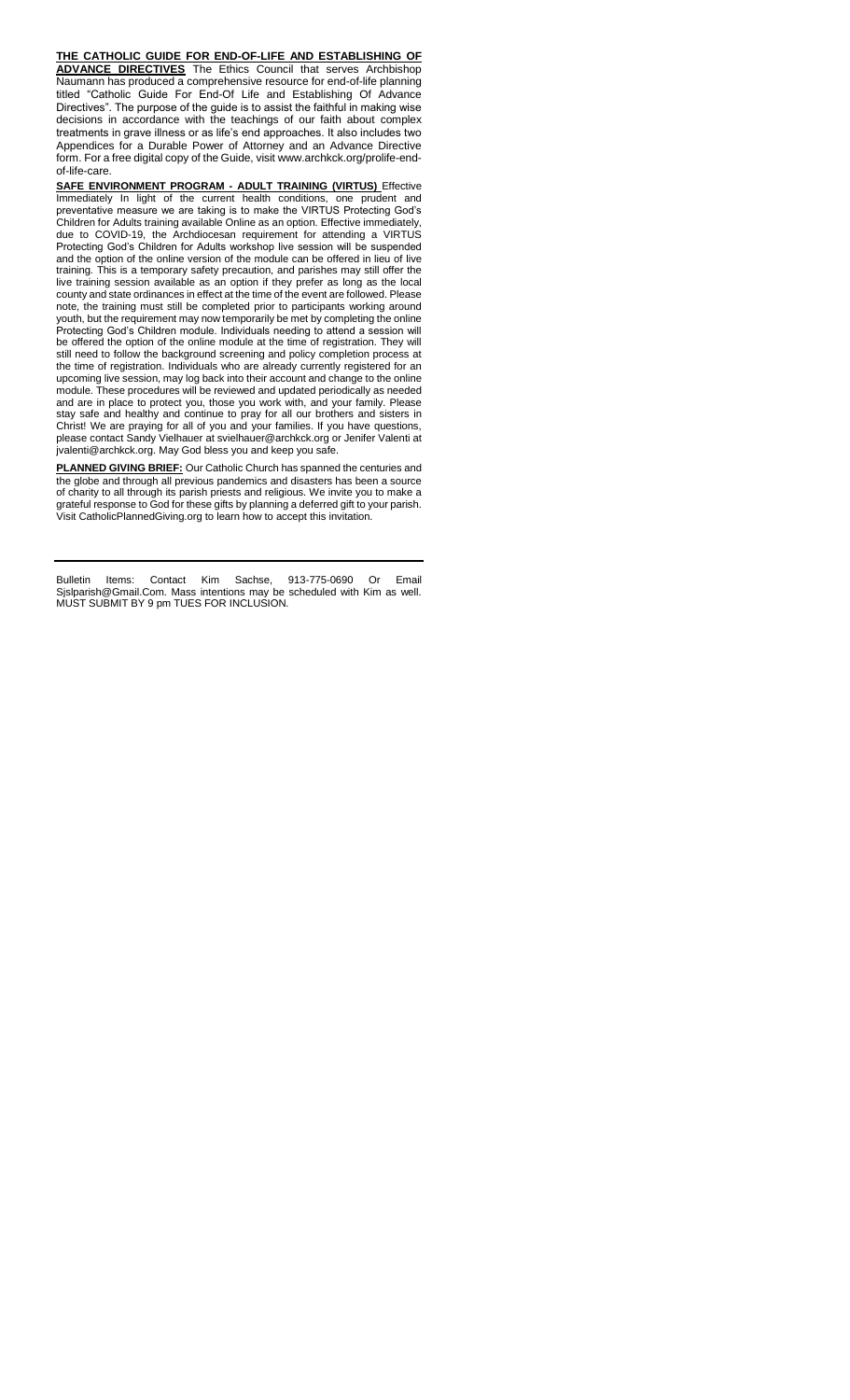

St. Lawrence/St. Joseph of the Valley

# St. Joseph/St. **Lawrence Adopt a Family**

Please review the available slots below and click on the button to sign up. Thank you!

**VIRTUAL ANGEL TREE:** This year has presented many challenges for many local families. We would like to help make Christmastime special for some of the children in our community by helping their families with gifts. This year, we will have a virtual Angel Tree. We will be helping out 4 families with children who attend Pleasant Ridge Schools. So many of our families at the school are having a very difficult time during this pandemic and if you can find it in your hearts to help us it would be so appreciated.

The links below will list the items that the kids have wished for. Each link includes the wish list for 2 families. We have also provided screenshots of the link below so you can see what is on the list and if someone has signed up to donate the item. If you would prefer - please feel free to buy a gift certificate to Wal-Mart, The Hill Top or any Gas Card of your choice. We are also in need of any kind of non-perishable grocery items.

Please be sure that your gift includes a tag that includes the Family # and the child gender and age. (Example: Family #2, Girl age 8) This will ensure we get it to the appropriate family. If you sign up for a gift, please leave it in the back of either church or at one of these drop off locations: Linda Heim 29829 207th Street; Donna Crook-Rogers 22447 Easton Road; or Virginia Mowery 24226 Easton Road. *We would like all gifts by December 20.* If you have questions, please contact Ginny Mowery (913-773-8303) or Danielle Nichols (913-683-3311). Thank you for your help!

Family 1 & 2:

https://www.signupgenius.com/go/9040945A8AD29A1FE3-stjosephst

| Family #1; Boy age 10- Skateboard or Chiefs shirt<br>(12 youth)                                              | <b>SH</b> Samantha Hendrix                              |
|--------------------------------------------------------------------------------------------------------------|---------------------------------------------------------|
| Family#1; Boy- age 10- Clothing - shirt sz 12<br>youth; pant sz 12 youth                                     | <b>LH</b> Lindsey Heim                                  |
| Family#1; Boy - age10; Youth History Books                                                                   | <b>KB</b> Kati Bryan                                    |
| Family#1; Girl, age 6- Barble or art activities                                                              | <b>TW Tracy Wagner</b>                                  |
| Family #1; Girl, age 6- Shirtipants sz 6t or shoes<br>az 13 Toddier                                          | LP Lori Payeur<br>Will do both                          |
| Family#1; Girl age 6- Princess books                                                                         | <b>TW Tracy Wagner</b>                                  |
| Family #1- Girl age 3; likes Frozen and Peppa Pig                                                            | <b>SH</b> Samantha Hendrix                              |
| Family #1; Girl age 3- shirt/pants sz 4T or shoes<br>size 11 Toddler                                         | <b>LOI Linda Oertel</b><br>Will get both                |
| Family #1- Girl age 3; Book about Unicorns                                                                   | <b>CF</b> Chelsea Fletchall<br><b>Chelsea Fietchall</b> |
| Family #1; Boy - age 2 months- any items for new<br>baby                                                     | <b>VM</b> virginia mowery<br><b>VIRGINIA MOWERY</b>     |
| Family #1- Boy - age 2 months- onesles or<br>sisepers size 0-3 mo.                                           | <b>VM</b> virginia mowery<br><b>VIRGINIA MOWERY</b>     |
| Family #2, Girl age 8- LOL dolls or Fallfix<br>Makeover doll                                                 | LO Linda Oertel                                         |
| Family #2, Girl- age 8- anowboots (size 5-6 girls)                                                           | CF Chelsea Fletchall<br><b>Chelsea Fletchall</b>        |
| Family #2, Girl age 8- Dog Man book                                                                          | CF Chelsea Fletchall<br>Chelsea Fleichall               |
| Family #2, Boy age 3- Ryan's World Glant Egg<br>Mystery or PJ Masks Dino Trouble Deluxe Figure<br><b>Set</b> | CF Chelsea Fletchall<br>Chelsea Fletchall               |
| Family #2, Boy age 3- snowboots (size 2 boys)<br>and socks                                                   | LP Lori Payeur<br>Will do both                          |
| Family #2, Boy age 3- books about PJ Masks                                                                   | MS Mary Lee Sullivan                                    |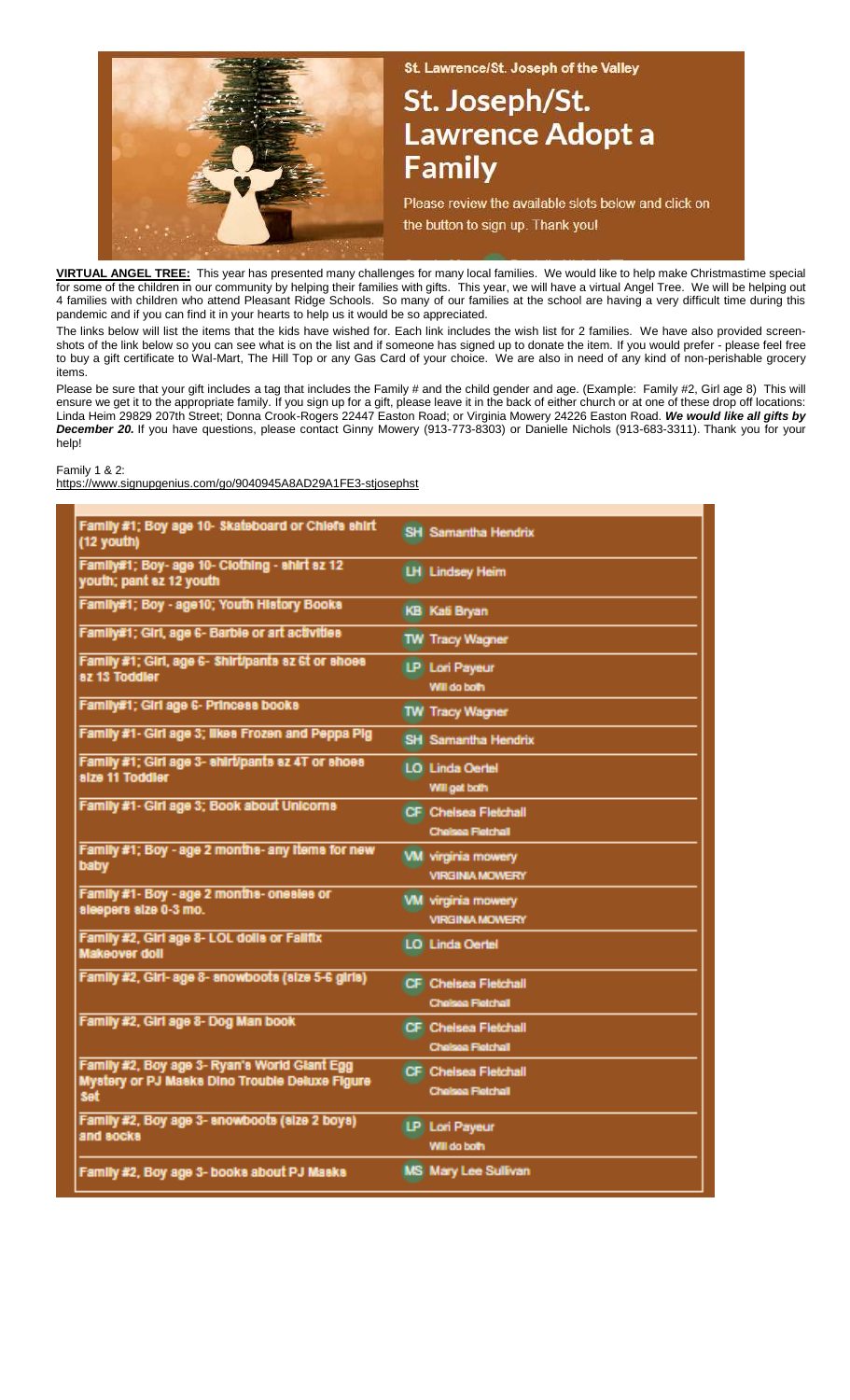Family 3 & 4:<br>https://www.signupgenius.com/go/9040945A8AD29A1FE3-2st

| Family #3, Boy age 11- Pokemon Cards                                                   | om Cassie Milier         |
|----------------------------------------------------------------------------------------|--------------------------|
| Family #3, Boy age 11- Pants (sz 12 boys)                                              | oil Cassie Miller        |
| Family #3, Boy age 11- Harry Potter books                                              | MS Mary Lee Sullivan     |
| Family #3, Girl age 8- LOL doll                                                        | <b>CF</b> Lindsey Heim   |
| Family #3, Girl age 8- pink winter Coat (size 8/9)                                     | <b>MAN</b> Cassie Miller |
| Family #3, Girl age 8- book about horses or<br>unicorns                                | el: Sandra Heim          |
| Family #4, Girl age 6- Paw Patrol toys                                                 | <b>až</b> Linda Heim     |
| Family #4, Girl age 6- clothes (size 7-8) and socks                                    | old Cassie Miller        |
| Family #4, Girl age 6- Book about Paw Patrol or<br><b>Curious George</b>               | oiM Cassie Miller        |
| Family #4, Girl age 8- Shopkins toys or unicorn<br>things                              | Carol Kroll              |
| Family #4, Girl age 8- clothes (size 14-16) and<br>socks                               | Linda Heim               |
| Family #4, Girl age 8- Babysitters Club books                                          | 42) Linda Heim           |
| Family #4, Girl age 11- LOL Doll or Rainbow High<br>doll                               | Carol Kroll              |
| Family #4, Girl age 11- clothes (size 14-16) and<br>socks                              | <b>Carol Kroll</b>       |
| Family #4, Girl age 11- Books: Smile, Sisters,<br><b>Guts (Author Raina Telgemeier</b> | La Linda Heim            |
| Family #4, Boy age 12- gift card for Gamestop                                          | <b>At I Linda Heim</b>   |
| Family #4, Boy age 12- (clothes size 16-18)                                            | <b>až</b> Linda Heim     |
| Family #4, Boy age 12- Book: Dog Man or Fetch<br>22                                    | <b>BE</b> Linda Heim     |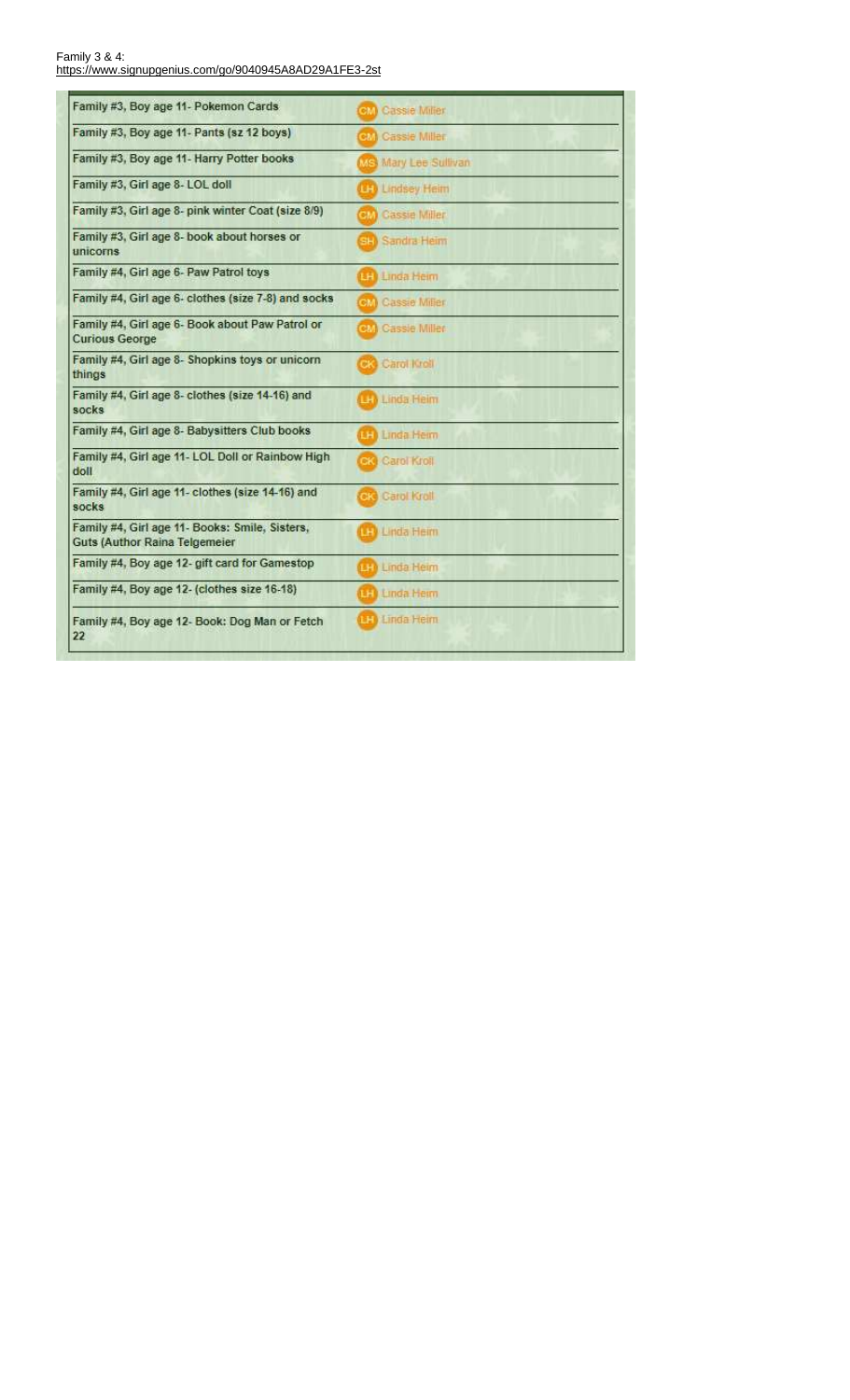ENFLAME OUR HOMES ~ DECEMBER Joyful homes aren't perfect, but they assume the best. Advent is a time of reflection and preparation, but it can also be full of stressful family interactions! This month we will consider how joyful families assume the best of one another. Please share our free downloadable resources in English and Spanish: www.archkcks.org/best Questions? |dupont@archkck.org

# **JOYFUL HOMES AREN'T PERFECT** rey assume the be

Your brother posts something divisive on social media. A guy cuts you off in traffic. Your kid is whining. You can't control anything about these frustrations, except the most important thing: how you respond. When we assume the best especially of those in our own home, we invite so much joy into families-even if we're wrong! As a family, discuss

- When is a time recently when someone annoyed or hurt you? What did you tell yourself their motive was?
- How can we see the situation from their point of view?
- What difference would it make if we assumed the best of each other and others all the time?

**ARRIAGE FAMILY** 

# ich one practice this month

One small, attainable goal sets us up for success.

- · Imagine and speak out loud the good motives of those who frustrate you: He must be in a hurry. She really believes that is the best for me. It must be really difficult to make that kind of decision... I'm sure they took all the information into account.
- Ask a family member to tell you the reason behind a behavior that makes you crazy (see box at right).
- · Pray each day for a specific person about whom you have difficulty assuming the best. Ask God for compassion to see through their eyes.
- · Consider ways you have assigned bad motives to others, and bring them to the sacrament of Reconciliation.



Do you love someone who does things the wrong way? Maybe he folds the towels instead of rolling them, or she loads the dishwasher in a haphazard way.

These little behaviors can drive us crazyl

To get past this, simply ask the person the reason they approach the situation like that. Usually, the value behind their behavior is not so hard to support. Once we understand each other better, it's easier to come to a good solution.

# Scripture of the month: Genesis 1:31 God looked at everything he had made, and found it very good. God, help me see everyone in my life through your eyes!

Want more ideas and encouragement? www.archkcks.org/best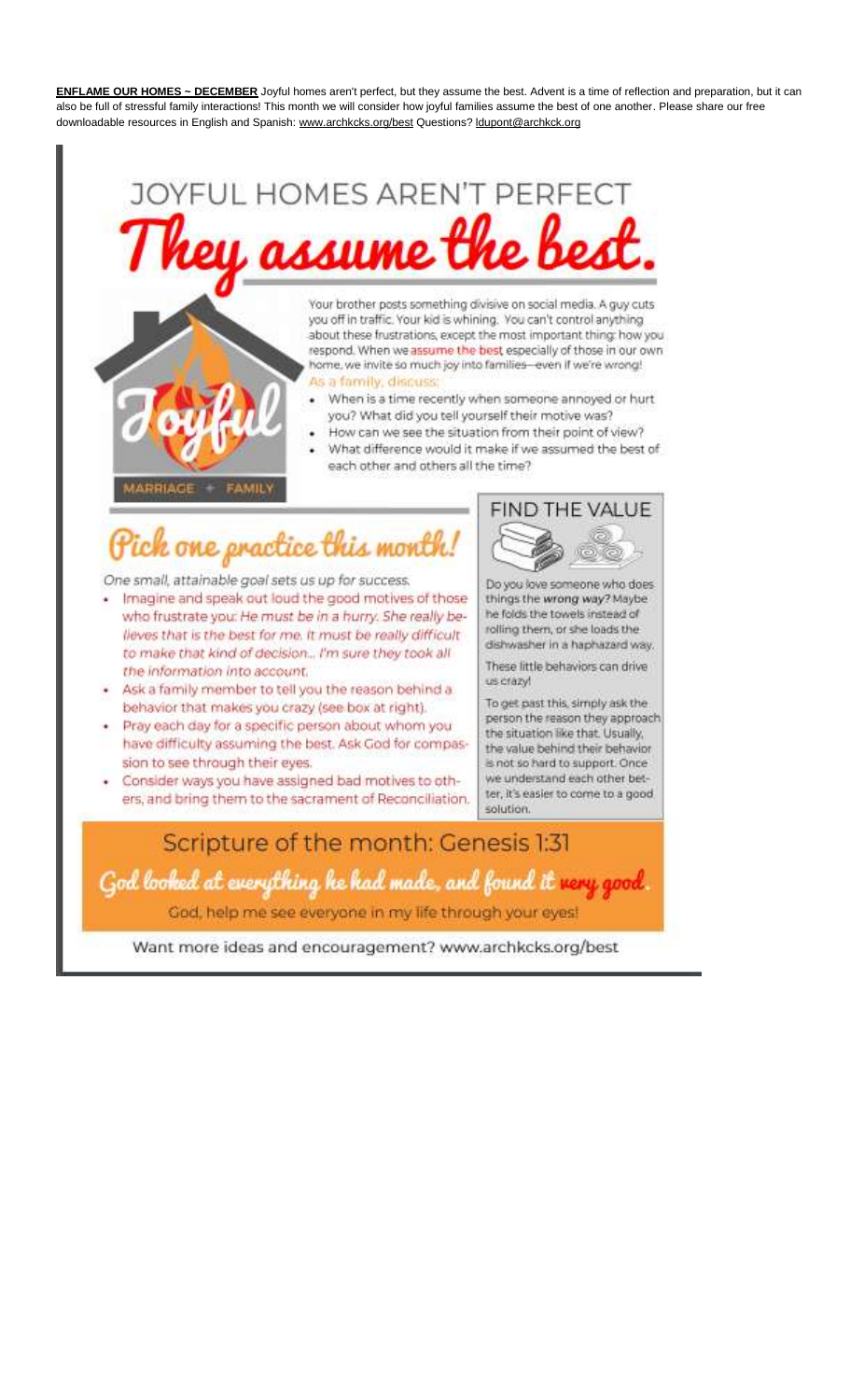## 3rd Sunday of Advent, Year B (12/13/2020)

Texts:

First Reading. Isaiah 61:1-2, 10-11.

Second Reading. 1 Thessalonians 5:16-24.

3<sup>rd</sup> Reading. John 1:6-8, 19-28.

Theme: "There stands among you" "Rejoice in the Always"

Congregation: St. Joseph of the Valley-St. Lawrence Parish, Easton/ Kansas.

Dear friends and brothers and sisters in Christ, Warm greetings to you again.

This day, the Church celebrates the Guadete Sunday or the Sunday of joy. One of the candles surrounding the Christ Candle in the Advent wreath is rose colored for Guadete, the beginning of the third week in Advent. Having come thus far in our journey, the Church says to us that the prophet Nehemiah said to the Israelites: Go and enjoy...Do not grieve, for the joy of the Lord is your strength"

(Neh. 8:10).

Daily life:

One day, Simon was walking on the road and he came to the playground. There was a big crowd of people gathered there. They were listening to someone speaking. Simon went nearer to see what it was all about. As he joined the people, he heard the speaker talking about someone who had done something wonderful for the people of that area.

Yes, my friends, this man is a great man. He has put his own life in danger to save many of from death when the hug fire was spreading to the village. He used all his strength and much courage to fight the fire and helped people get out of houses. Some of you have heard of him as a very good engineer. But he is more than that: he is a very generous man.

In the crowd people were asking one another: "Where has he gone where can we meet him?" he speaker went on:

You wonder where he is at the moment. If you look around you will see him. There he stands among you, just there on my right, near the tree.

People were amazed. This great man was among them, so near to them and they did not know.

God's Message:

Something similar to this is explained for us in today's gospel. John the Baptist, whom we met last Sunday is preaching and baptizing people. The leaders of the Jews heard about it and they sent some of their priests to ask him questions. In fact, the one question they want to ask him is: "Is he God's special Messenger, is he the Messiah who is supposed to Come?"

John replied: "I am not the Christ". As they kept asking, he added: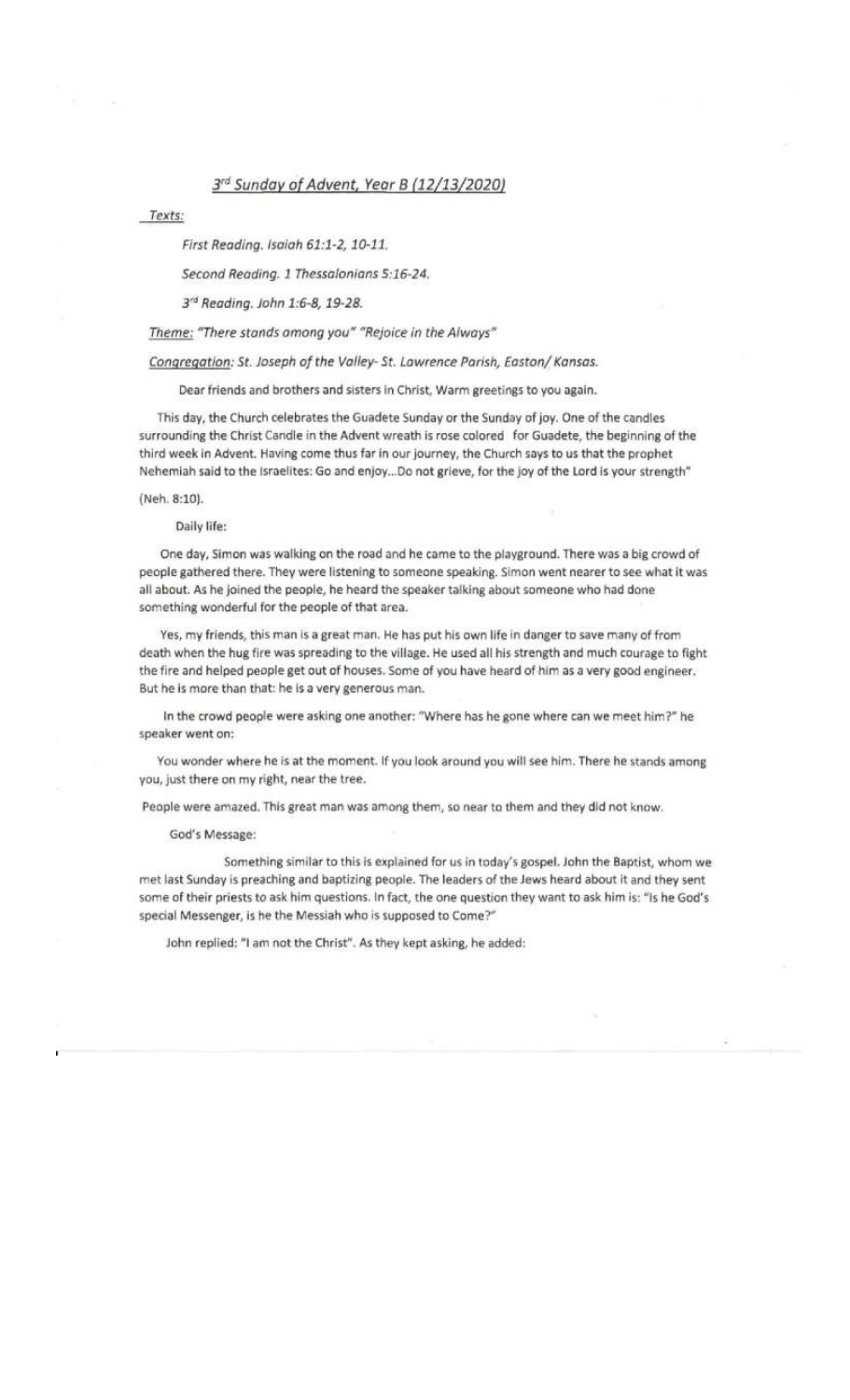"There stand among you- unknown to you- the one who is coming".

Just think for a moment, if John the Baptist were here today and said this to us: "The one you are waiting for, He is here among you, you do not know it, you have not recognized Him, but He is here"!

In fact, these words are true today. Christ is among us, yes here in Easton. But, is it not true that he is unknown to many of us?

Perhaps you ask yourself: "Where can I see Him? How can I recognize Him? In our story, the speaker told those who were listening to him where they could see the good and generous man he was talking about. And, you, in your hearts wish for the same thing. Is it not so? You want to be told WHERE you can see Jesus today.

It is not so much in certain places that you will recognize Jesus, but in certain actions. Let me explain what I mean by this.

In our first reading we have heard the prophet Isaiah. He had already talked to us last week. Today he tells us the kind of things that God's Special Messenger is to do. He says:

"The spirit of the lord has been given to me.

He has sent me to bring the good news to the poor,

to bind up hearts that are broken;

to proclaim liberty to captives,

to proclaim a year of favor from the lord".

When He started to preach God's message, Jesus repeated those words of Isaiah. He not only repeated those words, but this is what he did for the people of his time.

- He proclaimed to them God's message, the Good news that God was there among them and loves them. He is a God who cares for the poor and all those in need.
- He brought comfort to all those who are suffering, suffering from pain in their bodies, suffering too from broken hearts.
- He brought liberty, or freedom, to all those who were captives, or prisoners. They were not free from because of sickness, because of evil spirits, because of heir sins. He gave them healing, forgiveness, and peace.
- All who came to Him received
- God's favor, God's special blessings through this man, Jesus.

Perhaps you think to yourself: "Those people were lucky, but what about now, Jesus is no longer on this earth?

Jesus is no longer on this earth for the eyes of our body to see Him, but HE IS STILL ON EARTH. HE IS STILL AMONG US. What He did long ago, He want to do for us still in our day.

- We are poor: He wants to tell us the Good News that God loves us;
- Our hearts are broken: He wants to comfort us;
- We are prisoners of our bad habits and sins: He wants to free us;